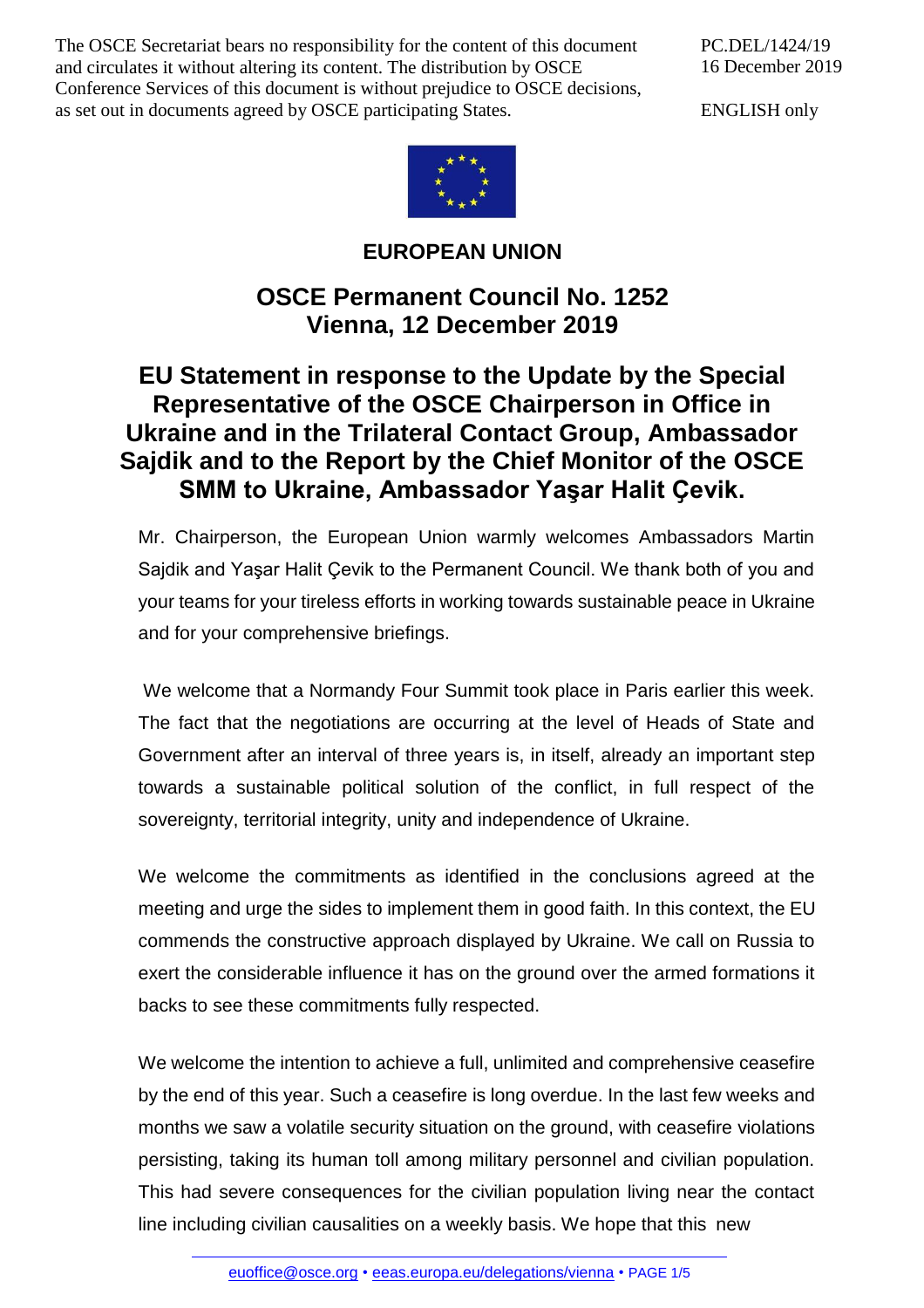commitment and the ceasefire support measures will be fully and faithfully implemented and thus would finally put an end to the violence and ease human suffering. In this context we commend the work of the SMM

Following the recent progress in Stanytsia Luhanska, Zolote and Petrivske, we strongly support the idea of designating three additional areas in which to implement disengagement by the end of March 2020. We are also encouraged by the intention to open, in the very near future, new entry-exit check points along the contact line and to achieve the release and exchange of conflict-related detainees, based on the principle of "all for all", starting with "all identified for all identified" and we welcome the fact that the sides reaffirmed the necessity to grant the International Committee of the Red Cross full and unconditional access to all detained persons.

Today's meeting is a special one. It is the last appearance of Ambassador Sajdik in the PC, in his function as the CiO Special Representative in Ukraine and in the Trilateral Contact Group. Dear Ambassador Sajdik, we thank you wholeheartedly on behalf of the EU and its Member States for your hard work and personal dedication during the last four and half years of tireless service at the forefront of Europe's most recent conflict which is an open wound on the European continent. We highly commend you for your contribution to bringing forward the peace process for which we once again express our sincere gratitude. We hope that you will continue sharing your knowledge and experience for the benefit of others. It would, for instance, be a pleasure to us if you could share your assessment on the future contribution of the Trilateral Contact group also in relation to what was decided during the Normandy Four meeting in Paris.

We also use this occasion to express our best wishes and encouragement to your successor, Ambassador Heidi Grau. The European Union will fully support Ambassador Grau in this crucial task.

Ambassador Çevik, the EU commends our monitors for their professionalism and dedication in carrying out the Mission's mandate, often in an extremely challenging and hostile environment. We highlight the efforts of the SMM in monitoring the situation on the ground and facilitating repairs to the critical civilian infrastructure, including the bridge near Stanytsia Luhanska. We are grateful to the SMM for its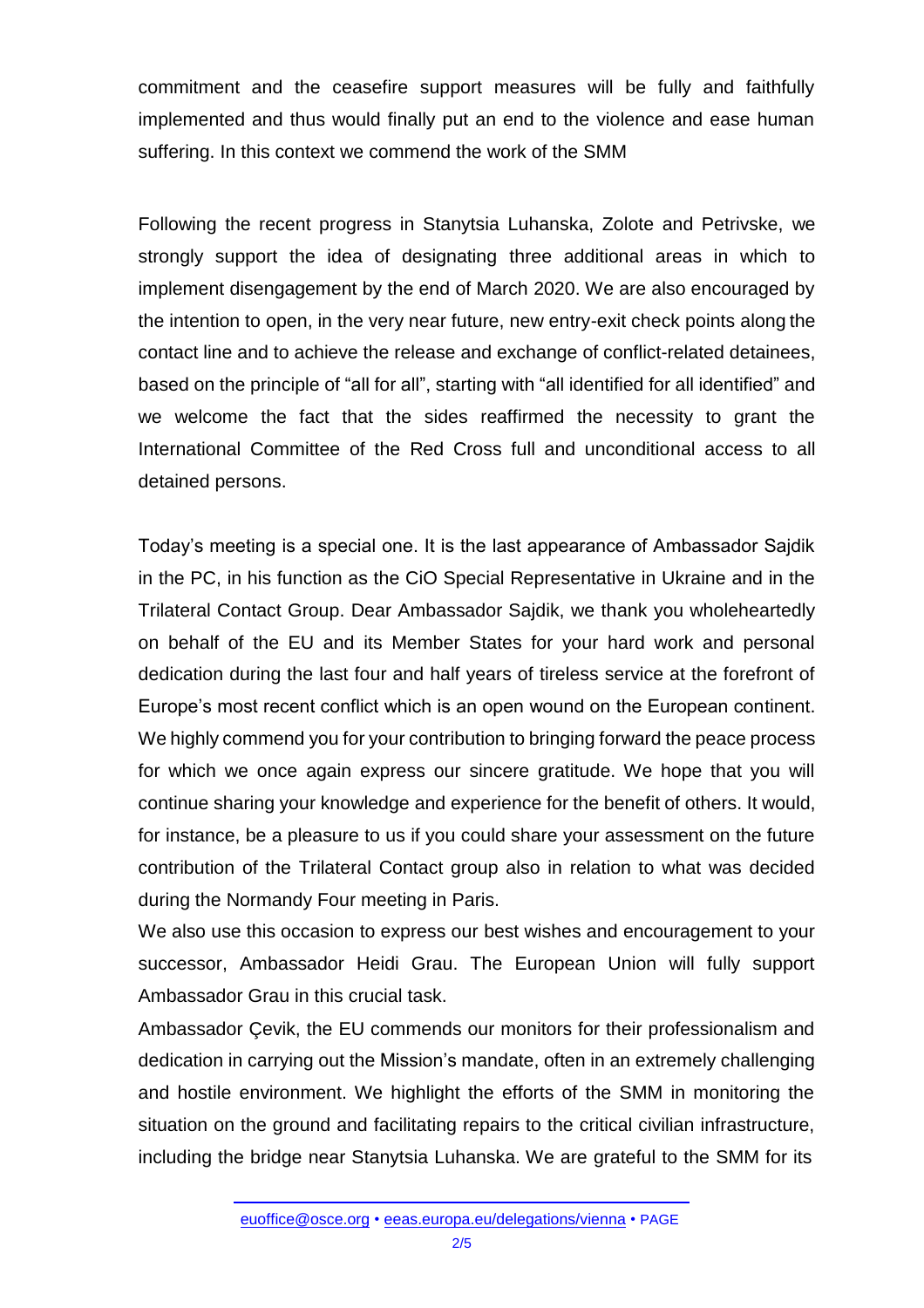active involvement in the disengagement process, as well as its monitoring and verification and the thorough reporting and would be glad to hear more about the SMM's ideas related to the monitoring of further disengagement areas as agreed in the Normandy Four summit.

Ambassador Çevik, the EU welcomes the emphasis that the Normandy Four placed on the safe and secure access of the SMM throughout Ukraine, with a view to the implementation of its mandate to the full extent. The safety and security of the SMM is of primary importance to us. The EU strongly deplores any attempts to harass, intimidate or impede the work of your personnel and condemns the continued threats and restrictions to the SMM, which occur mainly in non-governmentcontrolled areas. The SMM must have safe, secure, unconditional and unimpeded access to the entire territory of Ukraine. This includes the illegally annexed Autonomous Republic of Crimea and the city of Sevastopol and along the Ukraine-Russia state border, to which the SMM is systematically denied access by Russiabacked armed formations. We once again deplore the targeting of SMM assets, including SMM UAVs, by means of signal interference and small arms fire. Those responsible for any willful damage, destruction or loss of SMM UAVs and other assets should be held accountable, both politically and financially.

Ambassador Çevik, we highly value your regular and thematic reports. We wish to thank you for the latest thematic report, dated 4 December 2019, on the impact of mines and UXO on the civilian population. The report draws a bleak picture of the harmful effects of the many mines, unexploded ordnance and other explosive objects on civilians. They were the cause of a third of confirmed civilian casualties since January 2018. It is appalling that many of the victims are children, killed or injured from explosive objects found in gardens or fields while playing. In this context, we want to express our appreciation to all involved, including the SMM, for the efforts aimed at raising awareness of the risk of mines and UXO, in particular through mine risk education programmes at schools near the contact line. We also welcome the announcement at the N4 Summit about the development and implementation of an updated demining plan, on the basis of the 2016 TCG decision. We recognise the work that remains to be done, including with the support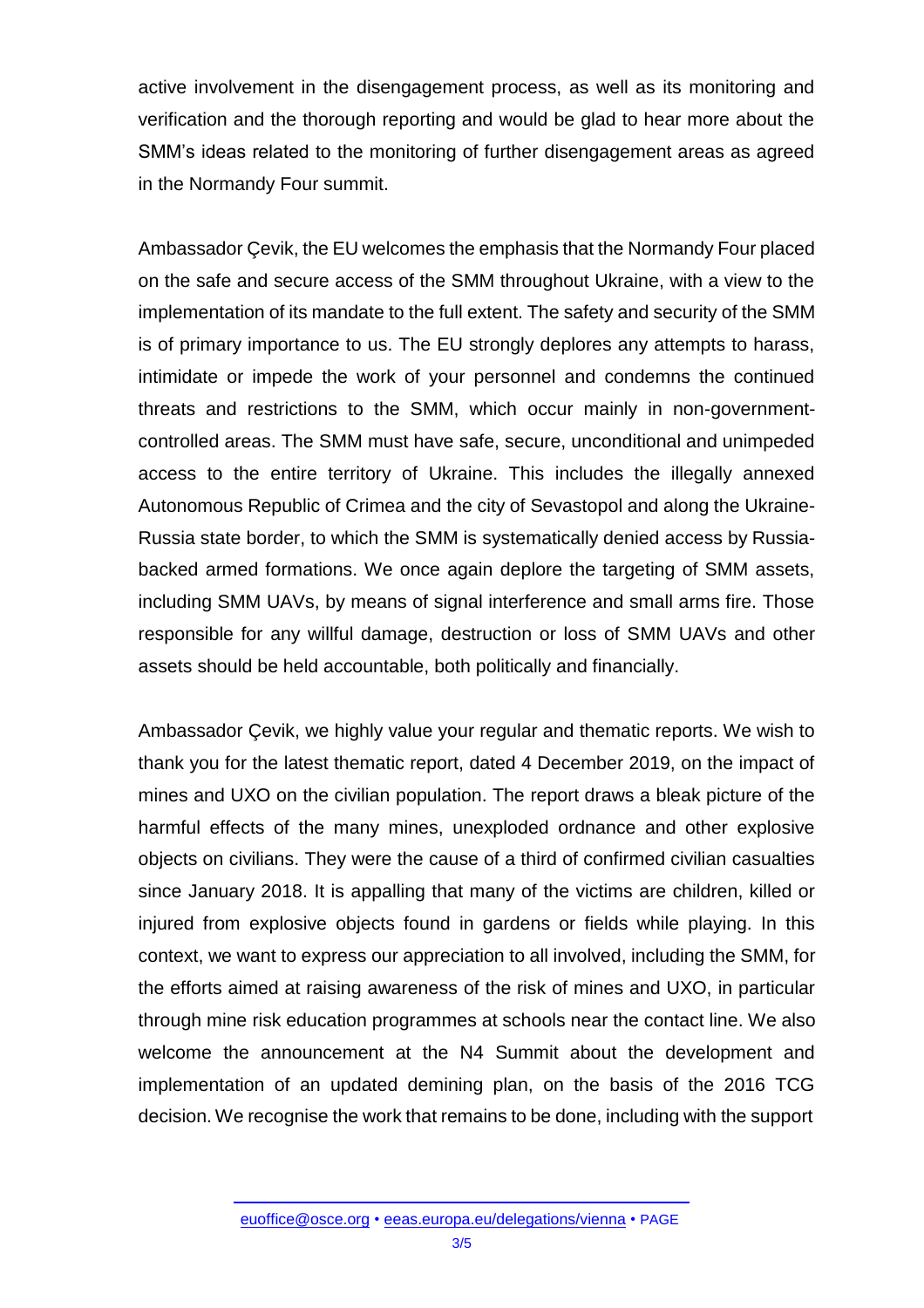of the relevant working groups of the TCG in the demining process to the benefit of the population.

We regret that Russia now regularly persists with the so-called "humanitarian convoys", some of which enter military compounds, in clear violation of Ukraine's sovereignty and territorial integrity, as well as of fundamental international humanitarian principles. We once again call on Russia to join an international mechanism for the delivery of humanitarian aid and to desist from its current practice, which is incompatible with basic principles of international law.

We reiterate our utmost concern about the Russian presidential decrees and their extensions, enabling the simplified granting of Russian citizenship to Ukrainian citizens, which constitutes yet another attack on the sovereignty of Ukraine and runs counter to the spirit and objectives of the Minsk agreements. We do not recognise these passports issued on the basis of these decrees and we call on other OSCE participating States to do likewise. We call on Russia to release all illegally detained Ukrainians, including Crimean Tatars.

The EU remains firm in its call on all sides to swiftly and fully implement the Minsk agreements and honour their commitments in full in order to achieve a sustainable political solution to the conflict in line with OSCE principles and commitments. We call on Russia to fully assume its responsibility in this regard and to use its considerable influence over the armed formations it backs to meet the Minsk commitments in full. Respect for these principles and commitments must be restored. We again call on Russia to immediately stop fuelling the conflict by providing financial and military support to the armed formations, and we remain deeply concerned about the presence of Russian military equipment and personnel in areas held by Russia-backed armed formations. The duration of the European Union's economic sanctions against Russia is linked to the complete implementation of the Minsk agreements.

The EU recalls its unwavering support to the sovereignty, territorial integrity, unity and independence of Ukraine within its internationally recognised borders, and calls upon Russia to do likewise. We urge Russia to uphold these fundamental